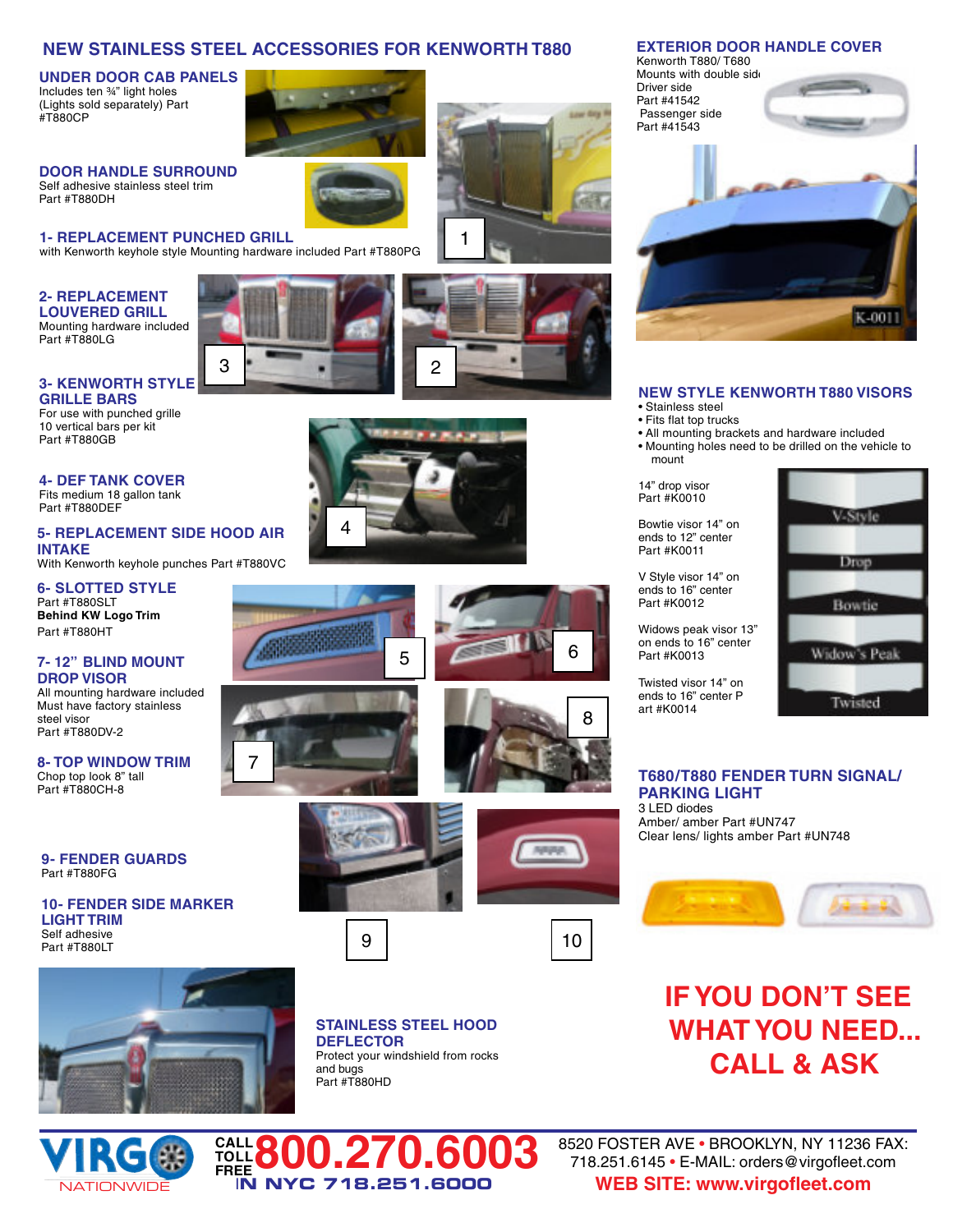### **KENWORTH FRONT SIGNAL LIGHT**

29 Amber LEDs Fits Kenworth T300 and various other models Includes 1157 plug, plugs into existing light housing Drivers side Amber Part #UN336A Passenger side Amber Part #UN337A Drivers side Clear/ amber Part #UN336CA Passenger side Clear/ amber Part #UN337CA



## *KENWORTH TOW PIN COVERS*

• Stainless Steel Part #UN215



**SOLID MOUNT FENDER GUARDS** Mounts behind headlight assembly For W900L Part #41280

**FENDER GUARDS** • Designed for Kenworth T800 • Fit below and enhance the look of the headlights Part #KFG722



**LOUVERED GRILL FOR W900L** 16 Louver style bars Part #45102

### **LED HEADLIGHT ASSEMBLIES**

Replaces standard truck headlights that use four individual 4" x 6" lights Available in chrome or black finish Low beam – 1300 lumens High beam – 2000 lumens White Halo accents turn on with daytime running lights

Seamless, sleek design Chrome driver side Part #H100CD Chrome passenger side Part #H100CP

Black driver side Part #H101BD Black passenger side Part #H101BP



**CALL TOLL**









**KENWORTH BLIND MOUNT VISOR** Curved windshield 2007 & newer Fits W900B, W900L, T300, T400, T600, T800 Fits trucks with two factory brackets<br>13" Drop Visor Part #45570 13" Drop Visor



**CAB DOOR EXTERIOR ACCESSORIES** KW daylight doors straight bottom under door trim Part #40196

Contoured bottom under door trim Part #40195

KW T300, T600, T800, W900 window air deflector Part #40430



#### **TOP OF DOOR TRIM TO GIVE A CHOPPED LOOK TO THE CAB OF YOUR TRUCK**

6" fits Kenworth T200, T300, T400, W900, T600, T660, T800 Sold by the pair

Polished finish Part #40427 Sanded finish (to be painted) Part #40426

### **ALL LED PETERBILT HEADLIGHT**

Fits 2008 – Current Peterbilt 388/389 High powered LED headlight with 57 LED position light and 16 LED turn signal Dual color LED position light bar changes from white to amber when turn signal is activated

Black out Driver Side Part #UN146

**FREE800.270.6003**

I**N NYC 718.251.6000**

Black out Passenger Side Part #UN147





#### **AIR CLEANER FAIRING**

- Covers ugly black intake hose
- Stainless steel • Sold by the pair
	- Part #KW722

**GRILLE** T800 11 louver style bars Part #45302





**NEW FOR KENWORTH T660 AND T370 TRUCKS** Stainless Steel side air intake Replaces original black plastic on the truck Direct fit, no drilling required Part #40820-23

8520 FOSTER AVE • BROOKLYN, NY 11236 FAX: 718.251.6145 • E-MAIL: orders@virgofleet.com **WEB SITE: www.virgofleet.com**

### **KENWORTH T300 SERIES CAB AND**

**COWL PANEL** With 12 ¾" light holes Sold by the pair Stainless steel Lights sold separately Part #VIRKW300CC

### **GRILLE BARS**

• Hardware is included • Sold individually • Many other sizes are available – call for sizes & pricing **33.5" LONG** Part #19500-335 **39.5" LONG** Part #19500-395